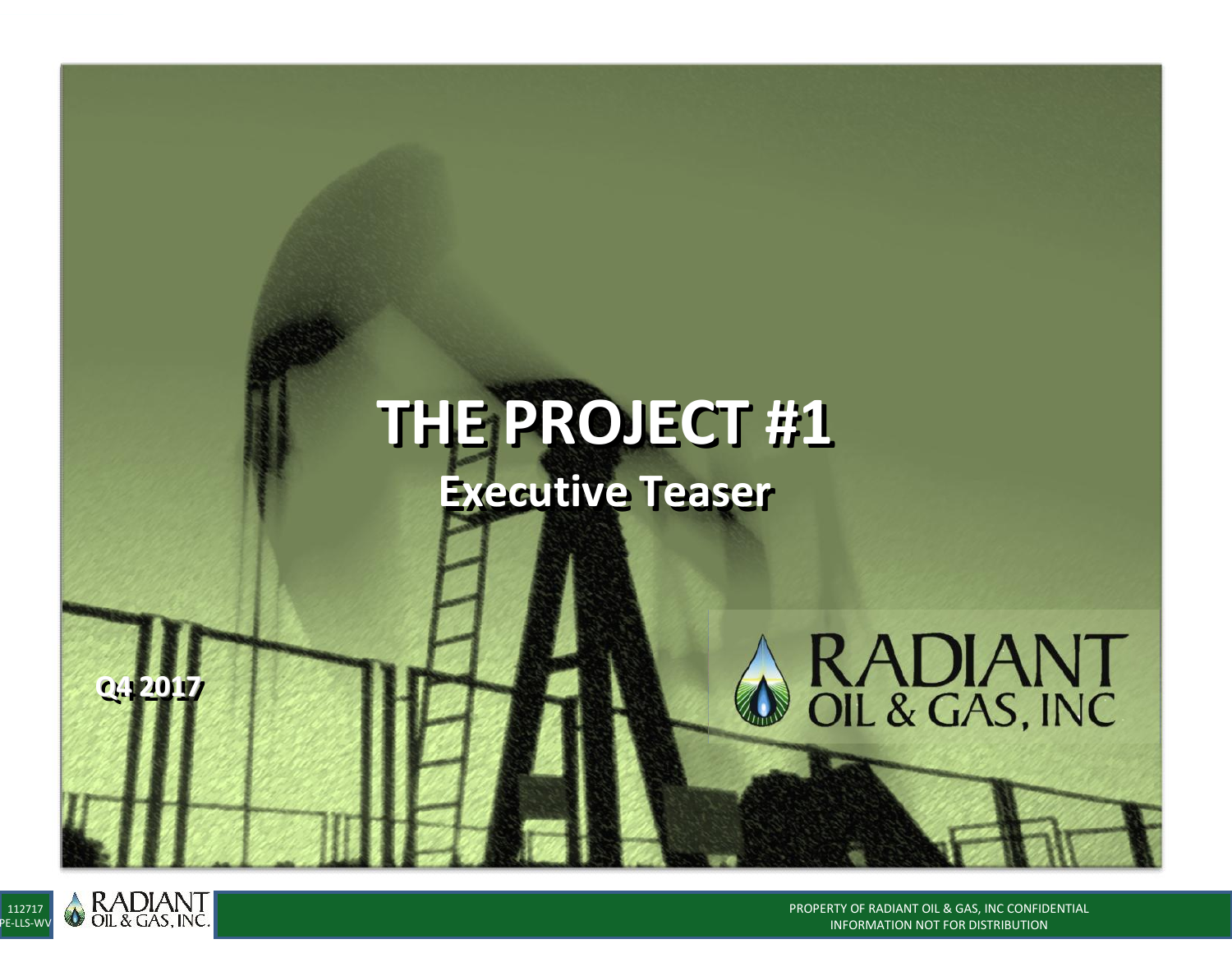## **The Project #1 – Investment Overview**

 **Radiant Oil & Gas, Inc. ("Radiant") is seeking an additional investment of \$30 Million for Project #1 to purchase and re-develop 4 producing oil fields in S.E. Texas. Radiant to provide a \$6 Million equity investment in support of the \$30 Million.**

**Company offers the following general terms for illustrative purposes only. Alternative debt and equity structures such as straight debt, convertible debt, and preferred equity will be considered.**

**>A \$30 million Preferred Stock investment**

- **>10.0% dividend on preferred equity with**
	- **repurchase of equity in 36 months.**
- **>15.0% of the distributable cash flow until the preferred is completely redeemed >The preferred stock investment would be redeemed**
	- **\$ 5 MM in Year 2**
		- **\$ 10 MM in Year 3**
		- **\$ 10 MM in Year 4**
		- **\$ 5 MM in Year 5**

**>Warrants to purchase 15.0% of the company**

**for 5 years at a nominal price.**

**>IRR P1 based on projections (with and without warrants): 44.5% / 29.7%²**

**>ROI P1 based on projections(with and without warrants): 2.5:1 / 2:1²**

<sup>1</sup> All terms subject to final closing documents:

**RADIAN** OIL & GAS, INC

<sup>2</sup> The project assumes an oil per barrel price above \$50 for the life of the project.

 **Project #1 is a unique investment opportunity in the oil and gas industry for 3 primary reasons: 1) proven reserves, 2) experienced management with a strong history of execution, and 3) Proposed Investment low fixed–cost operations** 



## **Acquisition Targets**

- **Project #1 currently 450 BOPD, projected to >6,500 BOPD**
- **Proven (1P) cum cash flow of \$180 MM (3 yr.)/\$208 MM (5 yr.)/\$250 MM (10 yr.)**
- **3P cum field level operating income of \$197 MM (3 yr.)/\$330 MM (5 yr.)/\$397 MM (10 yr.)**

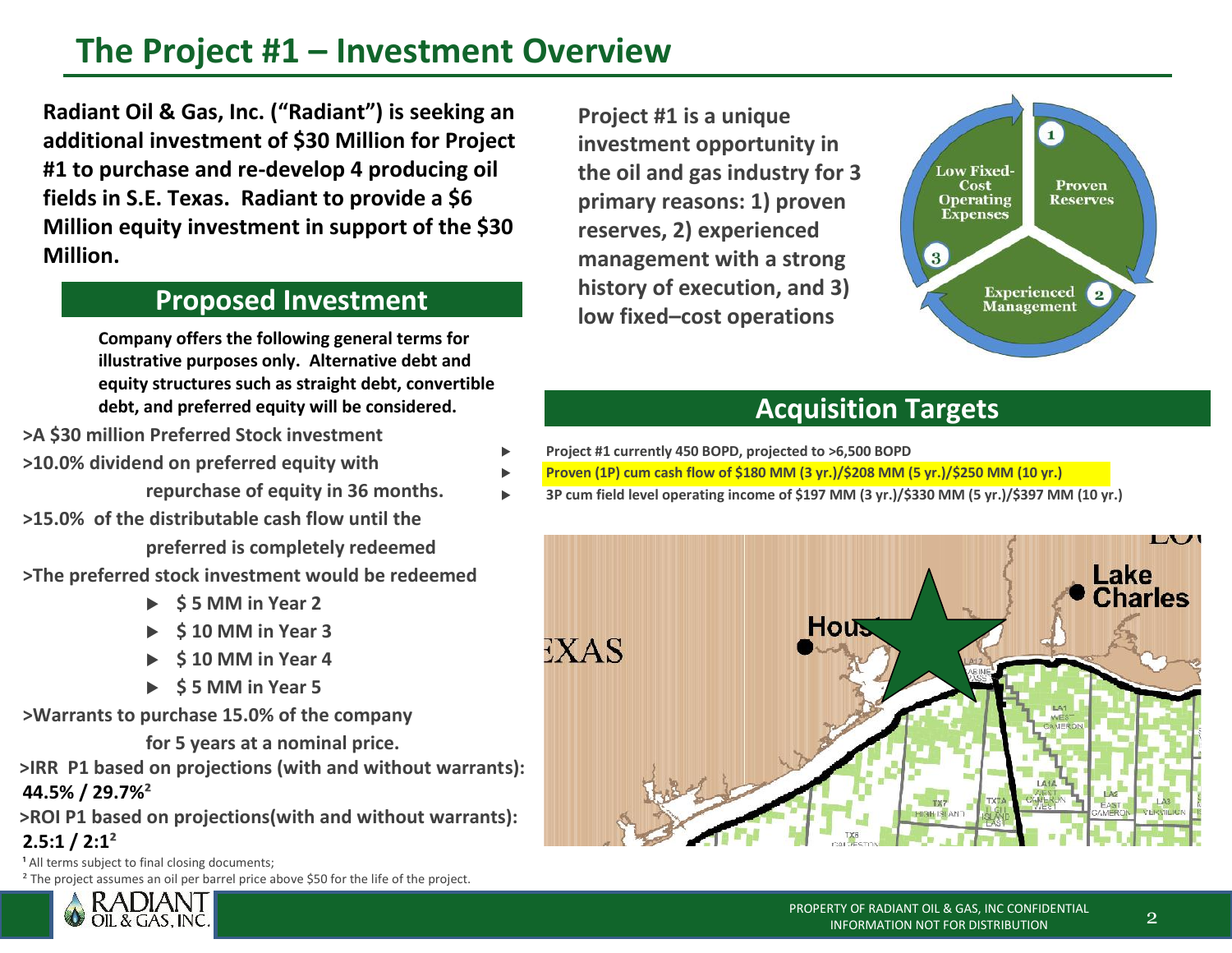## **Creating Value with Targeted Approach**

Radiant is an independent E&P that acquires and redevelops fields along the U.S. Gulf Coast.



## **Project #1 Risked**

## **Low Breakeven Cost**



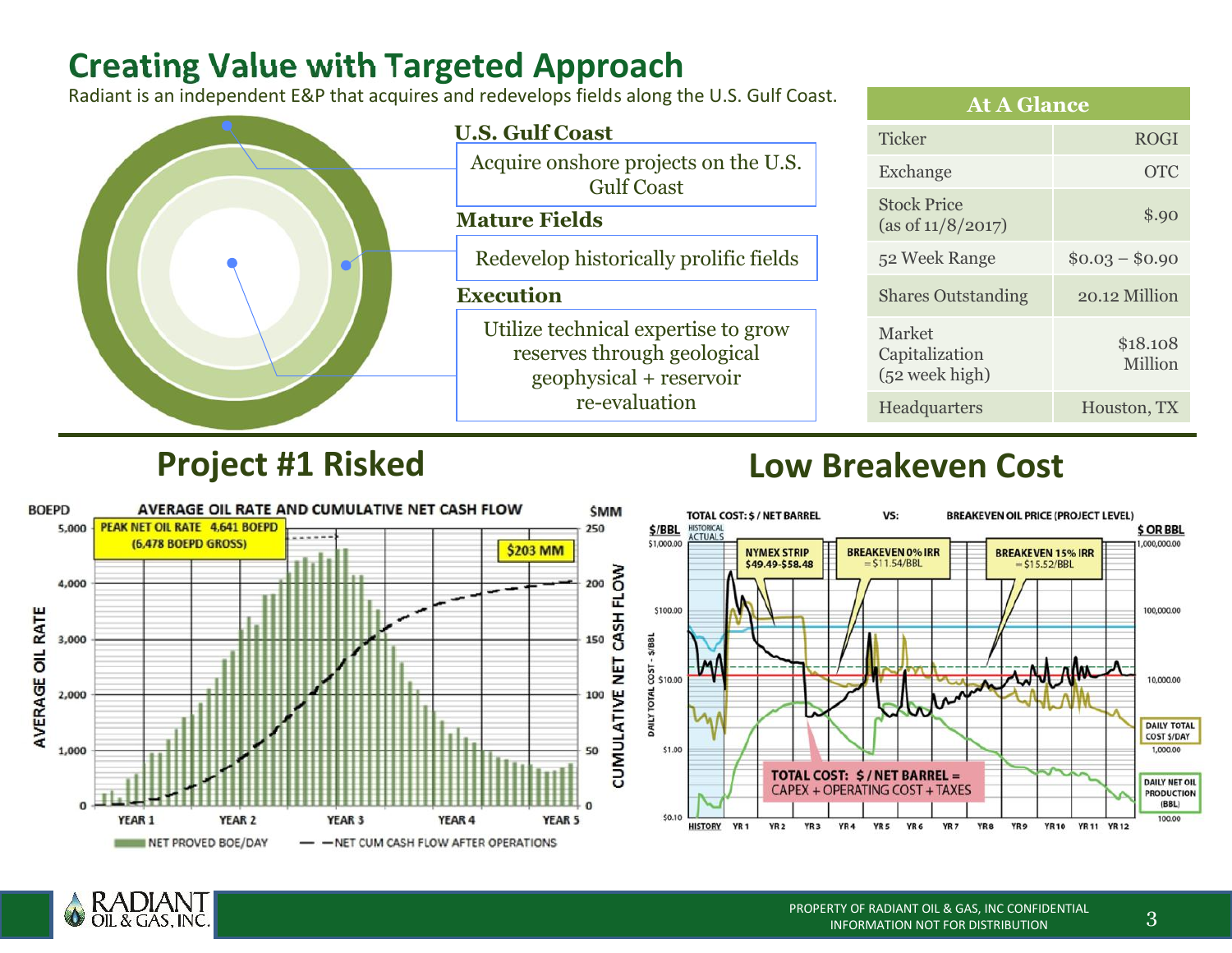## **Experienced Leadership / Management Team**

**Radiant's Leadership/Management Team has a long, successful track record for finding and managing oil and gas production in the Gulf Coast area onshore and offshore.**

#### **John Jurasin, President & CEO**

- **John's 37 yr career includes prior positions with Getty Oil Company, Texaco, McMoran Oil & Gas, Taylor Energy and LLOG.**
- **John has made discoveries in 18 separate projects, in the Gulf of Mexico area on and offshore including discoveries of 28.2 MMBOE of reserves.**

#### **Robert Rosensteel, Chief Operating Officer**

- **Bob's 38 yrs included drilling and completing > 200 Gulf of Mexico wells and evaluation of > 10 Billion barrels of oil from > 15,000 producing wells.**
- **Bob managed over 2 billion dollars in investment, with 16 different operators such as; Pennzoil, Halliburton, Murphy, Chevron, PXP and ConocoPhillips.**

#### **Robert E. Braswell, Vice President/Manager Engineering And Operations**

- **Robert's 30 yr career includes Texaco, Crystal Oil, Apache and Stroud Production managing > 560 wells with 8,900 bopd and 64 MMcfd.**
- **Robert spent his last 9 years as owner/operator and co-manager of own oil and gas company.**

#### **Kurt Ley, Vice President/Manager Exploration And Production**

- **Kurt spent 36 yrs with companies like The Superior Oil Co, Tenneco, Apache and Stroud Production and added production of > 17 MMBOE.**
- **Kurt is credited with over a dozen new discoveries totaling additional 10 MMBOE.**

#### ▶ Barry L Cromeans, Controller, CPA

- **Barry has over 30 yrs in the oil & gas industry with Chevron, Corpus Christi O&G, Ponder Industries, Shell, Esenjay Exploration and Aztec O&G.**
- **Barry has an intimate knowledge of SEC Reporting requirements and has managed accounting systems for thousands of wells.**

#### **Barry Rava, Geophysicist**

- **Barry has been involved in 23 exploratory projects in South Louisiana and South Texas in his > 35 yrs of experience.**
- **Barry's projects have discovered a total of 14.4 MMBOE. He has worked for Exxon, Conoco, Pennzoil, EOG, Icarius, Fairfield, CLK, Texas American, and PetroGuard.**

#### *In aggregate, Radiant's team discovered ~70 MMBOE and managed > 10 BILLION BOE*